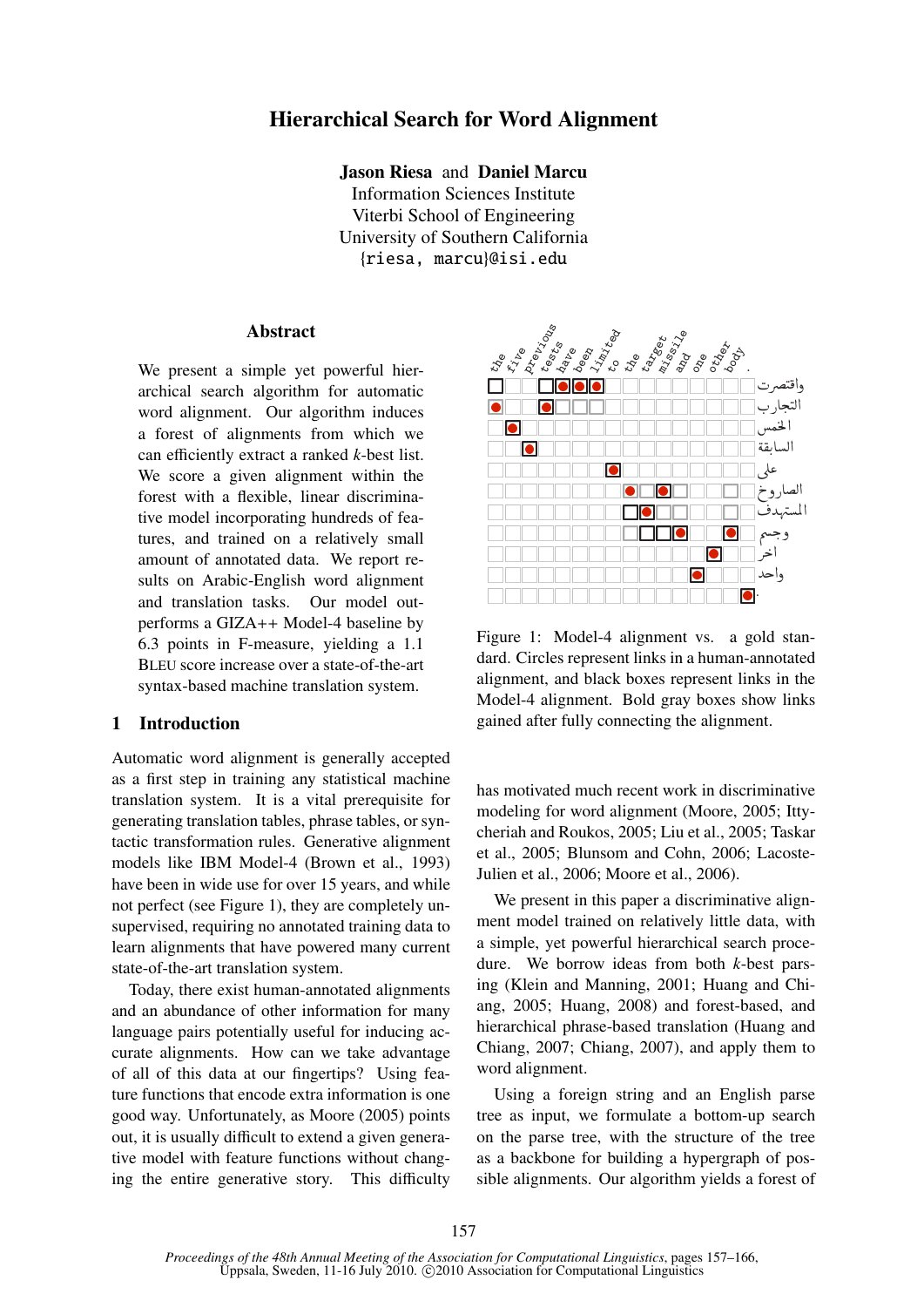

Figure 2: Example of approximate search through a hypergraph with beam size  $=$  5. Each black square implies a partial alignment. Each partial alignment at each node is ranked according to its model score. In this figure, we see that the partial alignment implied by the 1-best hypothesis at the leftmost NP node is constructed by composing the best hypothesis at the terminal node labeled "the" and the 2ndbest hypothesis at the terminal node labeled "man". (We ignore terminal nodes in this toy example.) Hypotheses at the root node imply full alignment structures.

word alignments, from which we can efficiently extract the *k*-best. We handle an arbitrary number of features, compute them efficiently, and score alignments using a linear model. We train the parameters of the model using averaged perceptron (Collins, 2002) modified for structured outputs, but can easily fit into a max-margin or related framework. Finally, we use relatively little training data to achieve accurate word alignments. Our model can generate arbitrary alignments and learn from arbitrary gold alignments.

### 2 Word Alignment as a Hypergraph

Algorithm input The input to our alignment algorithm is a sentence-pair  $(e_1^n, f_1^m)$  and a parse tree<br>over one of the input sentences. In this work over one of the input sentences. In this work, we parse our English data, and for each sentence  $E = e_1^n$ , let *T* be its syntactic parse. To generate parse trees, we use the Berkeley parser (Petrov et al., 2006), and use Collins head rules (Collins, 2003) to head-out binarize each tree.

Overview We present a brief overview here and delve deeper in Section 2.1. Word alignments are built bottom-up on the parse tree. Each node *v* in the tree holds *partial alignments* sorted by score.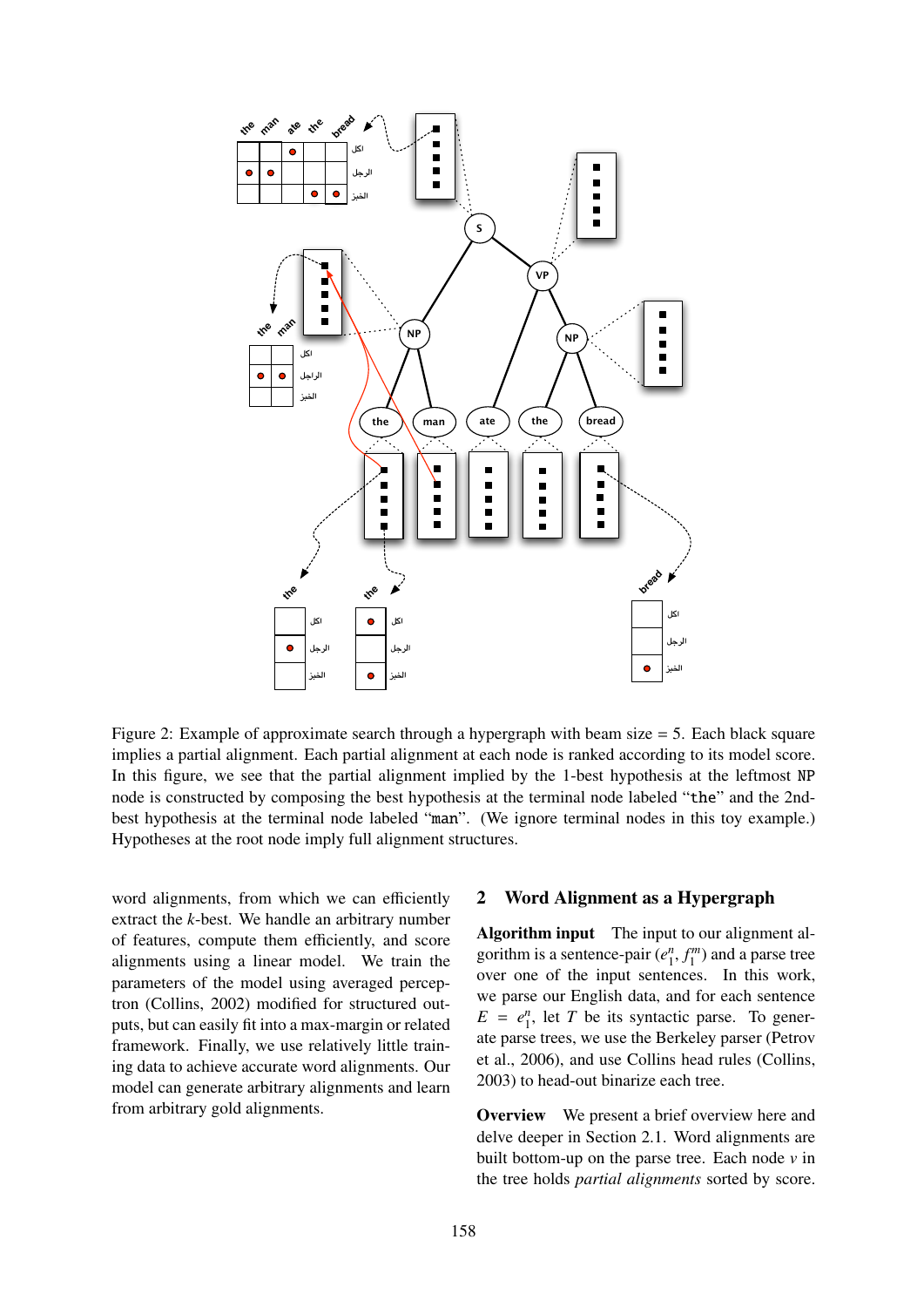|          | $\frac{u_{II}}{u_{II}}$ | $\frac{u_{12}}{2}$ | $u_{13}$ |
|----------|-------------------------|--------------------|----------|
| $u_{2l}$ | 2.2                     | 4.1                | 5.5      |
| $u_{22}$ | 2.4                     | 3.5                | 7.2      |
| $u_{23}$ | 3.2                     | 4.5                | 11.4     |

(a) Score the left corner alignment first. Assume it is the 1 best. Numbers in the rest of the boxes are hidden at this point.

|          | $\frac{u_{II}}{u_{II}}$ | $\frac{\mathcal{U}}{\mathcal{U}}$ | $u_{13}$ |
|----------|-------------------------|-----------------------------------|----------|
| $u_{2l}$ | 2.2                     | 4.1                               | 5.5      |
| $u_{22}$ | 2.4                     | 3.5                               | 7.2      |
| $u_{23}$ | 3.2                     | 4.5                               | 11.4     |

(b) Expand the frontier of alignments. We are now looking for the 2nd best.

|          | $\frac{u_{II}}{v_{II}}$ | $u_{12}$ | $u_{13}$ |
|----------|-------------------------|----------|----------|
| $u_{2l}$ | 2.2                     | 4.1      | 5.5      |
| $u_{22}$ | 2.4                     | 3.5      | 7.2      |
| $u_{23}$ | 3.2                     | 4.5      | .4       |

(c) Expand the frontier further. After this step we have our top *k* alignments.

Figure 3: Cube pruning with alignment hypotheses to select the top-*k* alignments at node *v* with children  $\langle u_1, u_2 \rangle$ . In this example,  $k = 3$ . Each box represents the combination of two partial alignments to create a larger one. The score in each box is the sum of the scores of the child alignments plus a combination cost.

Each partial alignment comprises the columns of the alignment matrix for the *e*-words spanned by *v*, and each is scored by a linear combination of feature functions. See Figure 2 for a small example.

Initial partial alignments are enumerated and scored at preterminal nodes, each spanning a single column of the word alignment matrix. To speed up search, we can prune at each node, keeping a beam of size *k*. In the diagram depicted in Figure 2, the beam is size  $k = 5$ .

From here, we traverse the tree nodes bottomup, combining partial alignments from child nodes until we have constructed a single full alignment at the root node of the tree. If we are interested in the *k*-best, we continue to populate the root node until we have  $k$  alignments.<sup>1</sup>

We use one set of feature functions for preterminal nodes, and another set for nonterminal nodes. This is analogous to local and nonlocal feature functions for parse-reranking used by Huang (2008). Using nonlocal features at a nonterminal node emits a combination cost for composing a set of child partial alignments.

Because combination costs come into play, we use cube pruning (Chiang, 2007) to approximate the *k*-best combinations at some nonterminal node *v*. Inference is exact when only local features are used.

Assumptions There are certain assumptions related to our search algorithm that we must make: (1) that using the structure of 1-best English syntactic parse trees is a reasonable way to frame and drive our search, and (2) that F-measure approximately decomposes over hyperedges.

We perform an oracle experiment to validate these assumptions. We find the oracle for a given (*T*,*e*, *f*) triple by proceeding through our search algorithm, forcing ourselves to always select correct links with respect to the gold alignment when possible, breaking ties arbitrarily. The the  $F_1$  score of our oracle alignment is 98.8%, given this "perfect" model.

#### 2.1 Hierarchical search

Initial alignments We can construct a word alignment hierarchically, bottom-up, by making use of the structure inherent in syntactic parse trees. We can think of building a word alignment as filling in an  $M \times N$  matrix (Figure 1), and we begin by visiting each preterminal node in the tree. Each of these nodes spans a single *e* word. (Line 2 in Algorithm 1).

From here we can assign links from each *e* word to zero or more *f* words (Lines 6–14). At this level of the tree the span size is 1, and the partial alignment we have made spans a single column of the matrix. We can make many such partial alignments depending on the links selected. Lines 5 through 9 of Algorithm 1 enumerate either the null alignment, single-link alignments, or two-link alignments. Each partial alignment is scored and stored in a sorted heap (Lines 9 and 13).

In practice enumerating all two-link alignments can be prohibitive for long sentence pairs; we set a practical limit and score only pairwise combina-

<sup>&</sup>lt;sup>1</sup>We use approximate dynamic programming to store alignments, keeping only scored lists of pointers to initial single-column spans. Each item in the list is a derivation that implies a partial alignment.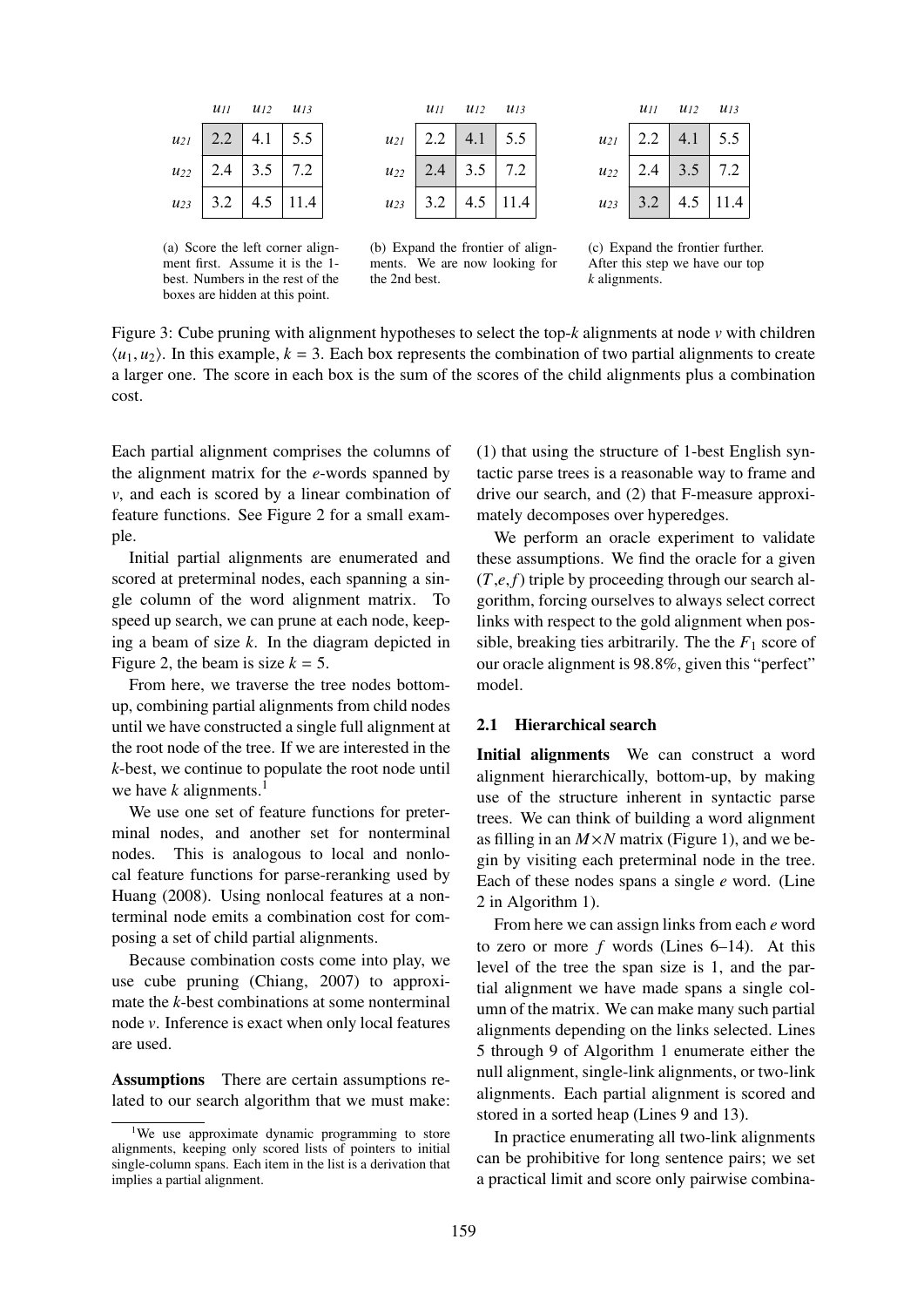| Algorithm 1: Hypergraph Alignment                                                                                                     |
|---------------------------------------------------------------------------------------------------------------------------------------|
| Input:                                                                                                                                |
| Source sentence $e_1^n$                                                                                                               |
| Target sentence $f_1^m$                                                                                                               |
| Parse tree T over $e_1^n$                                                                                                             |
| Set of feature functions h                                                                                                            |
| Weight vector w                                                                                                                       |
| Beam size k                                                                                                                           |
| Output:                                                                                                                               |
| A k-best list of alignments over $e_1^n$ and $f_1^m$                                                                                  |
| <b>function</b> ALIGN( $e_1^n, f_1^m, T$ )<br>1                                                                                       |
| for $v \in T$ in bottom-up order do<br>$\mathbf{c}$                                                                                   |
| $\alpha_v \leftarrow \emptyset$<br>3                                                                                                  |
| <b>if</b> IS-PRETERMINAL NODE( $\nu$ ) then<br>4                                                                                      |
| $i \leftarrow \text{index-of}(v)$<br>5                                                                                                |
| for $j = 0$ to m do<br>6                                                                                                              |
| $links \leftarrow (i, j)$<br>7                                                                                                        |
| score $\leftarrow \mathbf{w} \cdot \mathbf{h}(links, v, e_1^n, f_1^m)$<br>8                                                           |
| $P^{-}$ USH $(\alpha_{v}, \langle score, links \rangle, k)$<br>9                                                                      |
| for $k = j + 1$ to m do<br>10                                                                                                         |
| $links \leftarrow (i, j), (i, k)$<br>11                                                                                               |
| 12                                                                                                                                    |
| score ← <b>w</b> · <b>h</b> (links, <i>v</i> , $e_1^n$ , $f_1^m$ )<br>P∪sH( $\alpha_v$ , $\langle score, links \rangle$ , $k$ )<br>13 |
| end<br>14                                                                                                                             |
| end<br>15                                                                                                                             |
| else<br>16                                                                                                                            |
| $\alpha_{\nu} \leftarrow$ GrowSpan(children(v), k)<br>17                                                                              |
| end<br>18                                                                                                                             |
| end<br>19                                                                                                                             |
| end<br>20                                                                                                                             |
| function GROWSPAN( $\langle u_1, u_2 \rangle$ , k)<br>21                                                                              |
| <b>return</b> CUBEPRUNING( $\langle \alpha_{u_1}, \alpha_{u_2} \rangle$ , k, <b>w</b> ,h)<br>22                                       |
| end<br>23                                                                                                                             |
|                                                                                                                                       |

tions of the top  $n = \max\left\{\frac{|f|}{2}\right\}$  $\left\{ \frac{f}{2}, 10 \right\}$  scoring singlelink alignments.

We limit the number of total partial alignments  $\alpha$ <sup>*v*</sup> kept at each node to *k*. If at any time we wish to push onto the heap a new partial alignment when the heap is full, we pop the current worst off the heap and replace it with our new partial alignment if its score is better than the current worst.

Building the hypergraph We now visit internal nodes (Line 16) in the tree in bottom-up order. At each nonterminal node *v* we wish to combine the partial alignments of its children  $u_1, \ldots, u_c$ . We use cube pruning (Chiang, 2007; Huang and Chiang, 2007) to select the *k*-best combinations of the partial alignments of  $u_1, \ldots, u_c$  (Line 19). Note



Figure 4: Correct version of Figure 1 after hypergraph alignment. Subscripts on the nonterminal labels denote the branch containing the head word for that span.

that Algorithm 1 assumes a binary tree<sup>2</sup>, but is not necessary. In the general case, cube pruning will operate on a *d*-dimensional hypercube, where *d* is the branching factor of node *v*.

We cannot enumerate and score every possibility; without the cube pruning approximation, we will have  $k^c$  possible combinations at each node, exploding the search space exponentially. Figure 3 depicts how we select the top-*k* alignments at a node *v* from its children  $\langle u_1, u_2 \rangle$ .

# 3 Discriminative training

We incorporate all our new features into a linear model and learn weights for each using the online averaged perceptron algorithm (Collins, 2002) with a few modifications for structured outputs inspired by Chiang et al. (2008). We define:

<sup>&</sup>lt;sup>2</sup>We find empirically that using binarized trees reduces search errors in cube pruning.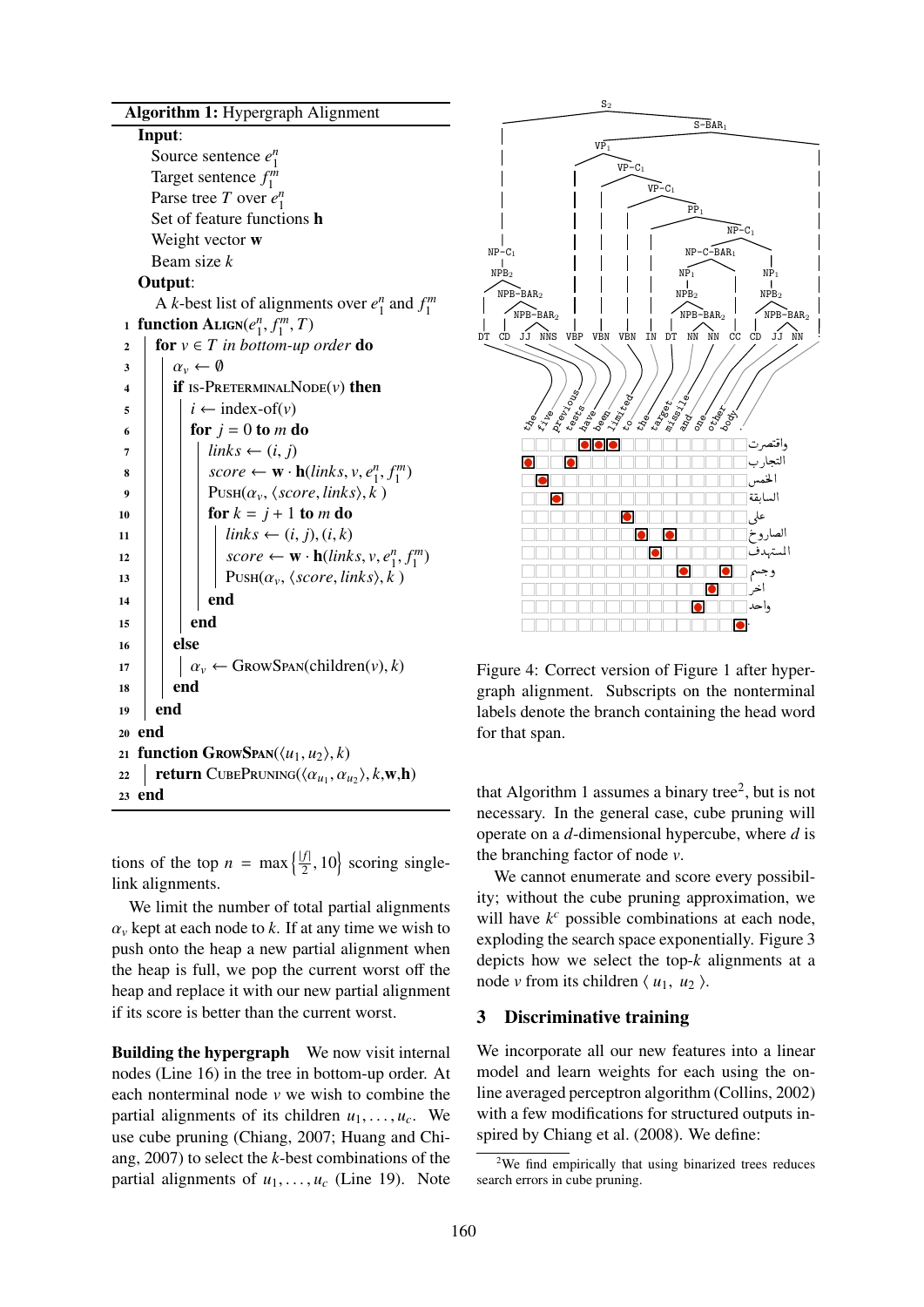

Figure 5: A common problem with GIZA++ Model 4 alignments is a weak distortion model. The second English "in" is aligned to the wrong Arabic token. Circles show the gold alignment.

$$
\gamma(y) = \ell(y_i, y) + \mathbf{w} \cdot (\mathbf{h}(y_i) - \mathbf{h}(y)) \tag{1}
$$

where  $\ell(y_i, y)$  is a loss function describing how bad<br>it is to guess y when the correct answer is y. In our it is to guess  $y$  when the correct answer is  $y_i$ . In our case, we define  $\ell(y_i, y)$  as  $1 - F_1(y_i, y)$ . We select the oracle alignment according to:

$$
y^{+} = \underset{y \in \text{CAND}(x)}{\arg \min} \gamma(y) \tag{2}
$$

where  $CAND(x)$  is a set of hypothesis alignments generated from input *x*. Instead of the traditional oracle, which is calculated solely with respect to the loss  $\ell(y_i, y)$ , we choose the oracle that jointly<br>minimizes the loss and the difference in model minimizes the loss and the difference in model score to the true alignment. Note that Equation 2 is equivalent to maximizing the sum of the Fmeasure and model score of *y*:

$$
y^{+} = \underset{y \in \text{cAND}(x)}{\arg \max} (F_1(y_i, y) + \mathbf{w} \cdot \mathbf{h}(y)) \tag{3}
$$

Let  $\hat{y}$  be the 1-best alignment according to our model:

$$
\hat{y} = \underset{y \in \text{cAND}(x)}{\arg \max} \mathbf{w} \cdot \mathbf{h}(y) \tag{4}
$$

Then, at each iteration our weight update is:

$$
\mathbf{w} \leftarrow \mathbf{w} + \eta(\mathbf{h}(y^+) - \mathbf{h}(\hat{y})) \tag{5}
$$

where *n* is a learning rate parameter.<sup>3</sup> We find that this more conservative update gives rise to a much more stable search. After each iteration, we expect  $y^+$  to get closer and closer to the true  $y_i$ .

# 4 Features

Our simple, flexible linear model makes it easy to throw in many features, mapping a given complex

alignment structure into a single high-dimensional feature vector. Our hierarchical search framework allows us to compute these features when needed, and affords us extra useful syntactic information.

We use two classes of features: *local* and *nonlocal*. Huang (2008) defines a feature *h* to be local if and only if it can be factored among the local productions in a tree, and non-local otherwise. Analogously for alignments, our class of local features are those that can be factored among the local partial alignments competing to comprise a larger span of the matrix, and non-local otherwise. These features score a set of links and the words connected by them.

Feature development Our features are inspired by analysis of patterns contained among our gold alignment data and automatically generated parse trees. We use both local lexical and nonlocal structural features as described below.

#### 4.1 Local features

These features fire on single-column spans.

- From the output of GIZA++ Model 4, we compute **lexical probabilities**  $p(e | f)$  and  $p(f \mid e)$ , as well as a **fertility table**  $\phi(e)$ . From the fertility table, we fire features  $\phi_0(e)$ ,  $\phi_1(e)$ , and  $\phi_{2+}(e)$  when a word *e* is aligned to zero, one, or two or more words, respectively. Lexical probability features  $p(e | f)$ and  $p(f \mid e)$  fire when a word *e* is aligned to a word *f* .
- Based on these features, we include a binary **lexical-zero** feature that fires if both  $p(e | f)$ and  $p(f | e)$  are equal to zero for a given word pair (*e*, *<sup>f</sup>*). Negative weights essentially penalize alignments with links never seen before in the Model 4 alignment, and positive weights encourage such links. We employ a separate instance of this feature for each English part-of-speech tag:  $p(f | e, t)$ .

We learn a different feature weight for each. Critically, this feature tells us how much to trust alignments involving nouns, verbs, adjectives, function words, punctuation, etc. from the Model 4 alignments from which our  $p(e | f)$  and  $p(f | e)$  tables are built. Table 1 shows a sample of learned weights. Intuitively, alignments involving English partsof-speech more likely to be content words (e.g. NNPS, NNS, NN) are more trustworthy

<sup>&</sup>lt;sup>3</sup>We set  $\eta$  to 0.05 in our experiments.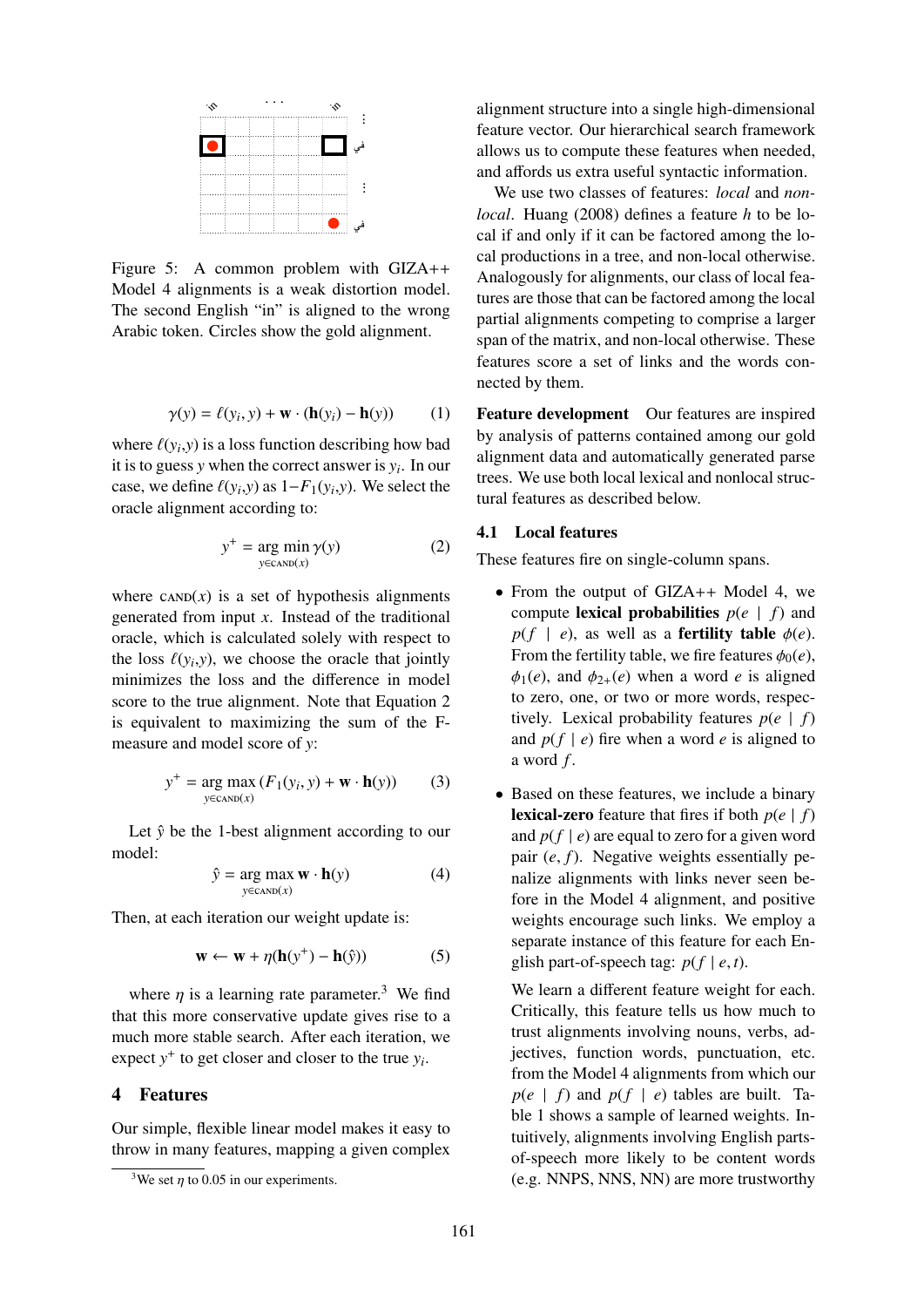

Figure 6: Features PP-NP-head, NP-DT-head, and VP-VP-head fire on these tree-alignment patterns. For example, PP-NP-head fires exactly when the head of the PP is aligned to exactly the same *f* words as the head of it's sister NP.

|             | Penalty   |  |
|-------------|-----------|--|
| <b>NNPS</b> | –1 11     |  |
| <b>NNS</b>  | $-1.03$   |  |
| NN          | $-0.80$   |  |
| <b>NNP</b>  | $-0.62$   |  |
| VB          | $-0.54$   |  |
| VBG         | $-0.52$   |  |
| Н           | $-0.50$   |  |
| ЛS          | -0.46     |  |
| VBN         | $-0.45$   |  |
| ፡           | ÷         |  |
| POS         | $-0.0093$ |  |
| EX          | -0.0056   |  |
| <b>RP</b>   | $-0.0037$ |  |
| WP\$        | $-0.0011$ |  |
| TO          | 0.037     |  |
|             | Reward    |  |

Table 1: A sampling of learned weights for the lexical zero feature. Negative weights penalize links never seen before in a baseline alignment used to initialize lexical  $p(e | f)$  and  $p(f | e)$  tables. Positive weights outright reward such links.

> than those likely to be function words (e.g. TO, RP, EX), where the use of such words is often radically different across languages.

- We also include a measure of **distortion**. This feature returns the distance to the diagonal of the matrix for any link in a partial alignment. If there is more than one link, we return the distance of the link farthest from the diagonal.
- As a lexical backoff, we include a tag prob**ability** feature,  $p(t | f)$  that fires for some

link  $(e, f)$  if the part-of-speech tag of  $e$  is  $t$ . The conditional probabilities in this table are computed from our parse trees and the baseline Model 4 alignments.

- In cases where the lexical probabilities are too strong for the distortion feature to overcome (see Figure 5), we develop the multiple-distortion feature. Although local features do not know the partial alignments at other spans, they do have access to the entire English sentence at every step because our input is constant. If some *e* exists more than once in  $e_1^n$  we fire this feature on all links containing word *e*, returning again the distance to the diagonal for that link. We learn a strong negative weight for this feature.
- We find that binary **identity** and punctuation-mismatch features are important. The binary identity feature fires if  $e = f$ , and proves useful for untranslated numbers, symbols, names, and punctuation in the data. Punctuation-mismatch fires on any link that causes nonpunctuation to be aligned to punctuation.

Additionally, we include fine-grained versions of the lexical probability, fertility, and distortion features. These fire for for each link (*e*, *<sup>f</sup>*) and partof-speech tag. That is, we learn a separate weight for each feature for each part-of-speech tag in our data. Given the tag of *e*, this affords the model the ability to pay more or less attention to the features described above depending on the tag given to *e*.

Arabic-English specific features We describe here language specific features we implement to exploit shallow Arabic morphology.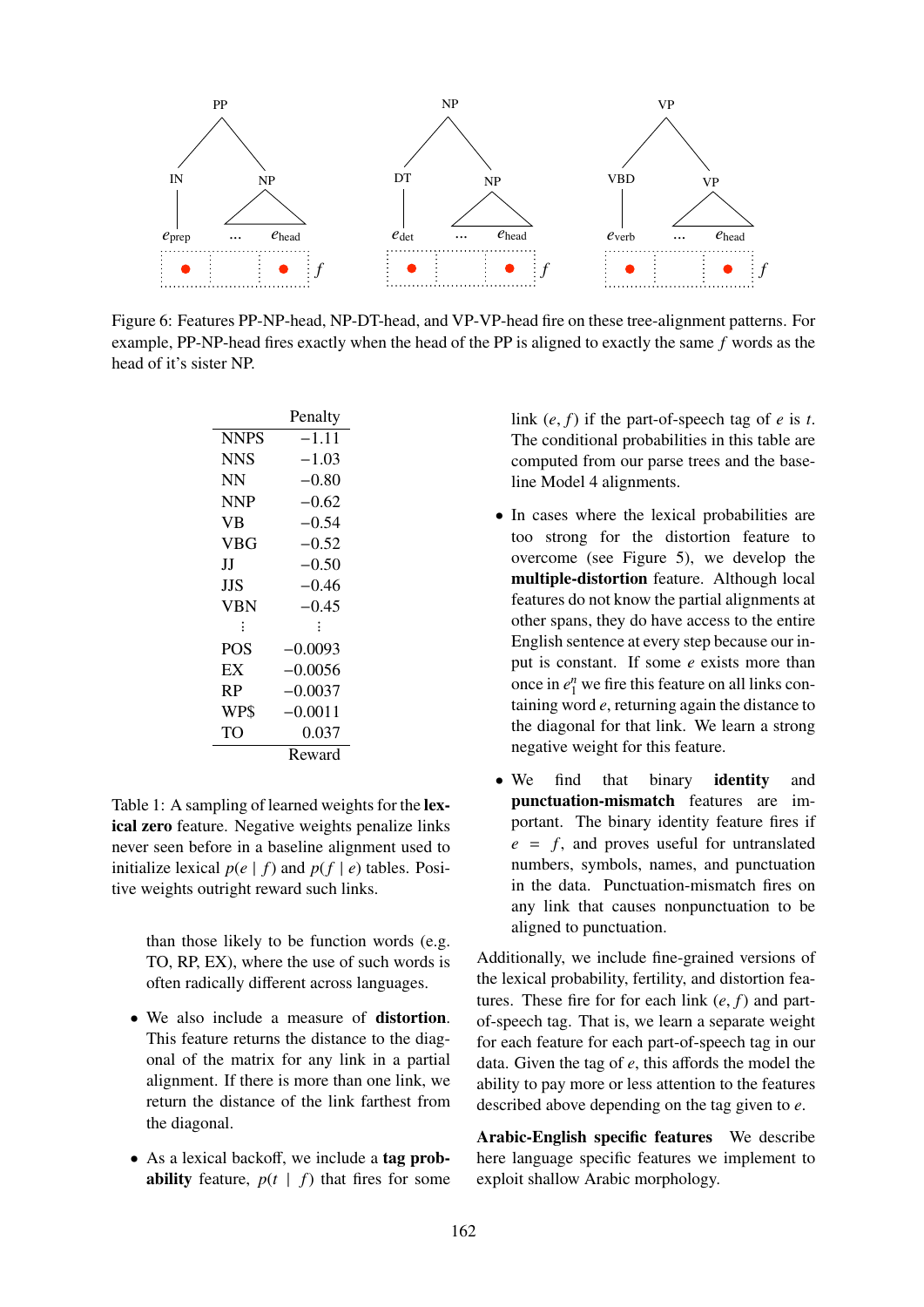

Figure 7: This figure depicts the tree/alignment structure for which the feature PP-from-prep fires. The English preposition "from" is aligned to Arabic word من. Any aligned words in the span of the sister NP are aligned to words following ... English preposition structure commonly matches that of Arabic in our gold data. This family of features captures these observations.

- We observe the Arabic prefix , transliterated w- and generally meaning *and*, to prepend to most any word in the lexicon, so we define features  $p_{\neg w}(e \mid f)$  and  $p_{\neg w}(f \mid e)$ . If *f* begins with w-, we strip off the prefix and return the values of  $p(e | f)$  and  $p(f | e)$ . Otherwise, these features return 0.
- We also include analogous feature functions for several functional and pronominal prefixes and suffixes.<sup>4</sup>

#### 4.2 Nonlocal features

These features comprise the combination cost component of a partial alignment score and may fire when concatenating two partial alignments to create a larger span. Because these features can look into any two arbitrary subtrees, they are considered nonlocal features as defined by Huang (2008).

• Features PP-NP-head, NP-DT-head, and VP-VP-head (Figure 6) all exploit headwords on the parse tree. We observe English prepositions and determiners to often align to the headword of their sister. Likewise, we observe the head of a VP to align to the head of an immediate sister VP.

In Figure 4, when the search arrives at the left-most NPB node, the NP-DT-head feature will fire given this structure and links over the span [the ... tests]. When search arrives at the second NPB node, it will fire given the structure and links over the span [the ... missle], but will not fire at the right-most NPB node.

• Local lexical preference features compete with the headword features described above. However, we also introduce nonlocal lexicalized features for the most common types of English and foreign prepositions to also compete with these general headword features.

PP features PP-of-prep, PP-from-prep, PPto-prep, PP-on-prep, and PP-in-prep fire at any PP whose left child is a preposition and right child is an NP. The head of the PP is one of the enumerated English prepositions and is aligned to any of the three most common foreign words to which it has also been observed aligned in the gold alignments. The last constraint on this pattern is that all words under the span of the sister NP, if aligned, must align to words following the foreign preposition. Figure 7 illustrates this pattern.

• Finally, we have a **tree-distance** feature to avoid making too many many-to-one (from many English words to a single foreign word) links. This is a simplified version of and similar in spirit to the tree distance metric used in (DeNero and Klein, 2007). For any pair of links  $(e_i, f)$  and  $(e_j, f)$  in which the *e* words<br>differ but the *f* word is the same token in differ but the *f* word is the same token in each, return the tree height of first common ancestor of *e<sup>i</sup>* and *e<sup>j</sup>* .

This feature captures the intuition that it is much worse to align two English words at different ends of the tree to the same foreign word, than it is to align two English words under the same NP to the same foreign word.

To see why a string distance feature that counts only the flat horizontal distance from  $e_i$  to  $e_j$  is not the best strategy, consider the following. We wish to align a determiner to the same *f* word as its sister head noun under the same NP. Now suppose there are several intermediate adjectives separating the determiner and noun. A string distance met-

 $4$ Affixes used by our model are currently: بال ,ال , بال , . . بهم ,کما ,کم ,ڪيم .ڪما ,ڪيم ,ڪيم ,ڪيم ,ڪيم ,ڪيم ,ڪيم ,ڪيم , with, or seemed to provide no significant benefit, and are not included.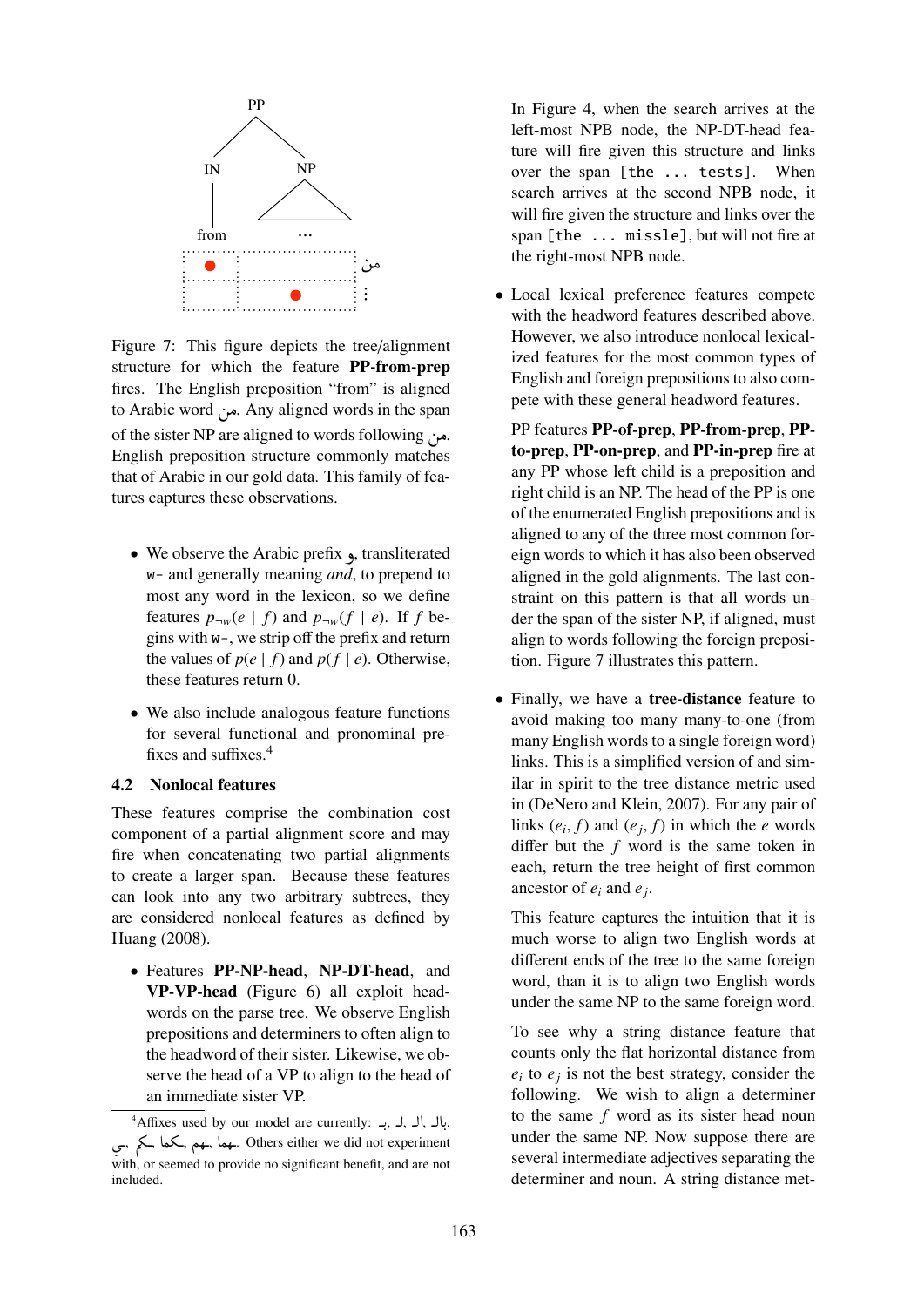ric, with no knowledge of the relationship between determiner and noun will levy a much heavier penalty than its tree distance analog.

# 5 Related Work

Recent work has shown the potential for syntactic information encoded in various ways to support inference of superior word alignments. Very recent work in word alignment has also started to report downstream effects on BLEU score.

Cherry and Lin (2006) introduce soft syntactic ITG (Wu, 1997) constraints into a discriminative model, and use an ITG parser to constrain the search for a Viterbi alignment. Haghighi et al. (2009) confirm and extend these results, showing BLEU improvement for a hierarchical phrasebased MT system on a small Chinese corpus. As opposed to ITG, we use a linguistically motivated phrase-structure tree to drive our search and inform our model. And, unlike ITG-style approaches, our model can generate arbitrary alignments and learn from arbitrary gold alignments.

DeNero and Klein (2007) refine the distortion model of an HMM aligner to reflect tree distance instead of string distance. Fossum et al. (2008) start with the output from GIZA++ Model-4 union, and focus on increasing precision by deleting links based on a linear discriminative model exposed to syntactic and lexical information.

Fraser and Marcu (2007) take a semi-supervised approach to word alignment, using a small amount of gold data to further tune parameters of a headword-aware generative model. They show a significant improvement over a Model-4 union baseline on a very large corpus.

#### 6 Experiments

We evaluate our model and and resulting alignments on Arabic-English data against those induced by IBM Model-4 using GIZA++ (Och and Ney, 2003) with both the union and grow-diagfinal heuristics. We use 1,000 sentence pairs and gold alignments from LDC2006E86 to train model parameters: 800 sentences for training, 100 for testing, and 100 as a second held-out development set to decide when to stop perceptron training. We also align the test data using  $GIZA++^5$  along with 50 million words of English.



Figure 8: Learning curves for 10 random restarts over time for parallel averaged perceptron training. These plots show the current F-measure on the training set as time passes. Perceptron training here is quite stable, converging to the same general neighborhood each time.



Figure 9: Model robustness to the initial alignments from which the  $p(e | f)$  and  $p(f | e)$  features are derived. The dotted line indicates the baseline accuracy of GIZA++ Model 4 alone.

#### 6.1 Alignment Quality

We empirically choose our beam size *k* from the results of a series of experiments, setting *k*=1, 2, 4, 8, 16, 32, and 64. We find setting *k* = 16 to yield the highest accuracy on our held-out test data. Using wider beams results in higher F-measure on training data, but those gains do not translate into higher accuracy on held-out data.

The first three columns of Table 2 show the balanced F-measure, Precision, and Recall of our alignments versus the two GIZA++ Model-4 baselines. We report an F-measure 8.6 points over Model-4 union, and 6.3 points over Model-4 growdiag-final.

<sup>&</sup>lt;sup>5</sup>We use a standard training procedure: 5 iterations of Model-1, 5 iterations of HMM, 3 iterations of Model-3, and 3 iterations of Model-4.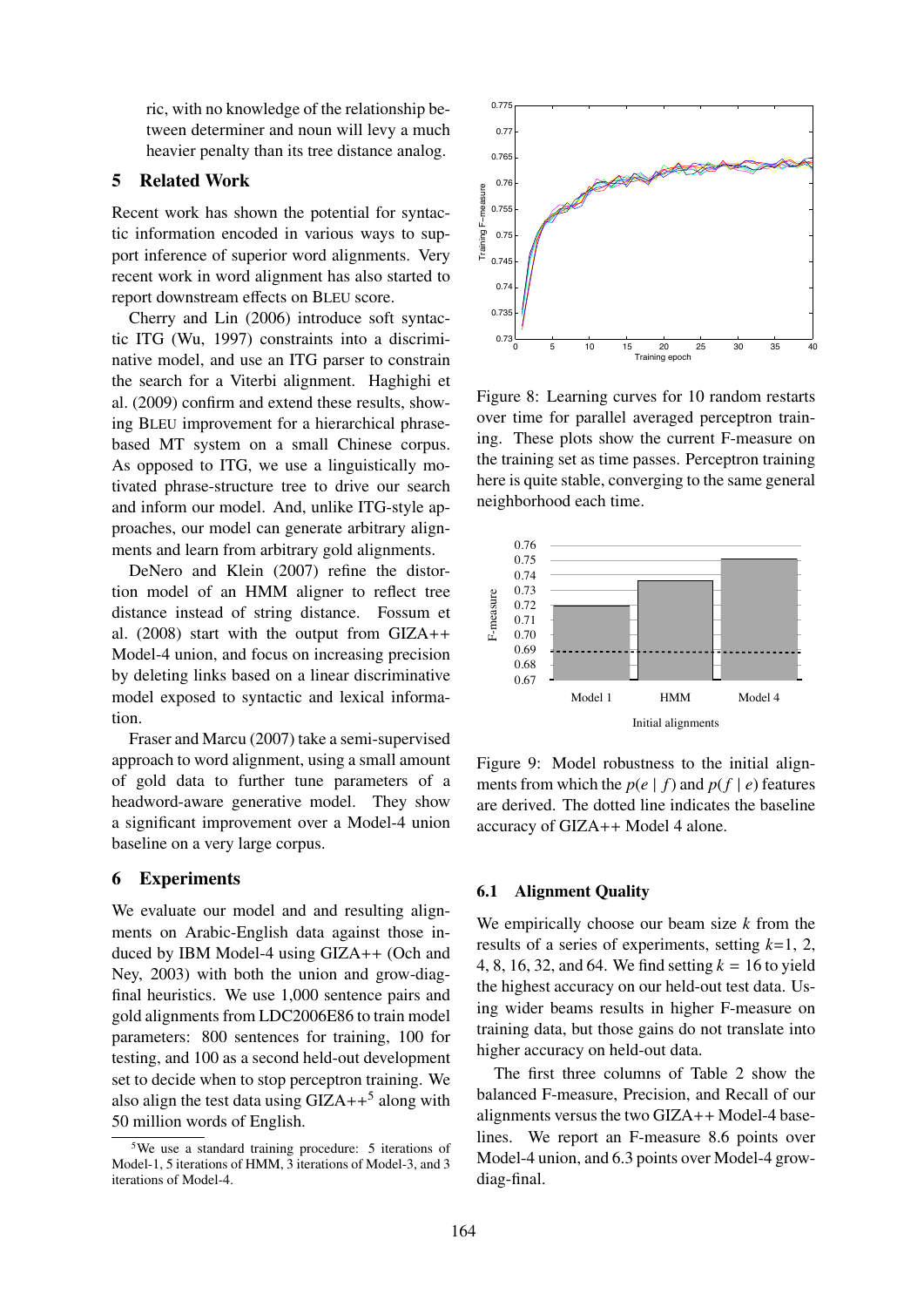|                                | F    |            |      | R Arabic/English # Unknown |       |
|--------------------------------|------|------------|------|----------------------------|-------|
|                                |      |            |      | <b>BLEU</b>                | Words |
| $M4$ (union)                   | .665 | .636. .696 |      | 45.1                       | 2,538 |
| M4 (grow-diag-final)           | .688 | .702       | .674 | 46.4                       | 2,262 |
| Hypergraph alignment .751 .780 |      |            | .724 | 47.5                       | 1,610 |

Table 2: F-measure, Precision, Recall, the resulting BLEU score, and number of unknown words on a held-out test corpus for three types of alignments. BLEU scores are case-insensitive IBM BLEU. We show a 1.1 BLEU increase over the strongest baseline, Model-4 grow-diag-final. This is statistically significant at the  $p < 0.01$  level.

Figure 8 shows the stability of the search procedure over ten random restarts of parallel averaged perceptron training with 40 CPUs. Training examples are randomized at each epoch, leading to slight variations in learning curves over time but all converge into the same general neighborhood.

Figure 9 shows the robustness of the model to initial alignments used to derive lexical features  $p(e | f)$  and  $p(f | e)$ . In addition to IBM Model 4, we experiment with alignments from Model 1 and the HMM model. In each case, we significantly outperform the baseline GIZA++ Model 4 alignments on a heldout test set.

#### 6.2 MT Experiments

We align a corpus of 50 million words with GIZA++ Model-4, and extract translation rules from a 5.4 million word core subset. We align the same core subset with our trained hypergraph alignment model, and extract a second set of translation rules. For each set of translation rules, we train a machine translation system and decode a held-out test corpus for which we report results below.

We use a syntax-based translation system for these experiments. This system transforms Arabic strings into target English syntax trees Translation rules are extracted from (*e*-tree, *f*-string, alignment) triples as in (Galley et al., 2004; Galley et al., 2006).

We use a randomized language model (similar to that of Talbot and Brants (2008)) of 472 million English words. We tune the the parameters of the MT system on a held-out development corpus of 1,172 parallel sentences, and test on a heldout parallel corpus of 746 parallel sentences. Both corpora are drawn from the NIST 2004 and 2006 evaluation data, with no overlap at the document or segment level with our training data.

Columns 4 and 5 in Table 2 show the results of our MT experiments. Our hypergraph alignment algorithm allows us a 1.1 BLEU increase over the best baseline system, Model-4 grow-diag-final. This is statistically significant at the  $p \leq 0.01$ level. We also report a 2.4 BLEU increase over a system trained with alignments from Model-4 union.

#### 7 Conclusion

We have opened up the word alignment task to advances in hypergraph algorithms currently used in parsing and machine translation decoding. We treat word alignment as a parsing problem, and by taking advantage of English syntax and the hypergraph structure of our search algorithm, we report significant increases in both F-measure and BLEU score over standard baselines in use by most state-of-the-art MT systems today.

#### Acknowledgements

We would like to thank our colleagues in the Natural Language Group at ISI for many meaningful discussions and the anonymous reviewers for their thoughtful suggestions. This research was supported by DARPA contract HR0011-06-C-0022 under subcontract to BBN Technologies, and a USC CREATE Fellowship to the first author.

#### References

- Phil Blunsom and Trevor Cohn. 2006. Discriminative Word Alignment with Conditional Random Fields. In *Proceedings of the 44th Annual Meeting of the ACL*. Sydney, Australia.
- Peter F. Brown, Stephen A. Della Pietra, Vincent Della J. Pietra, and Robert L. Mercer. 1993. The mathematics of statistical machine translation: Parameter estimation. *Computational Linguistics*, 19(2):263– 312. MIT Press. Camrbidge, MA. USA.